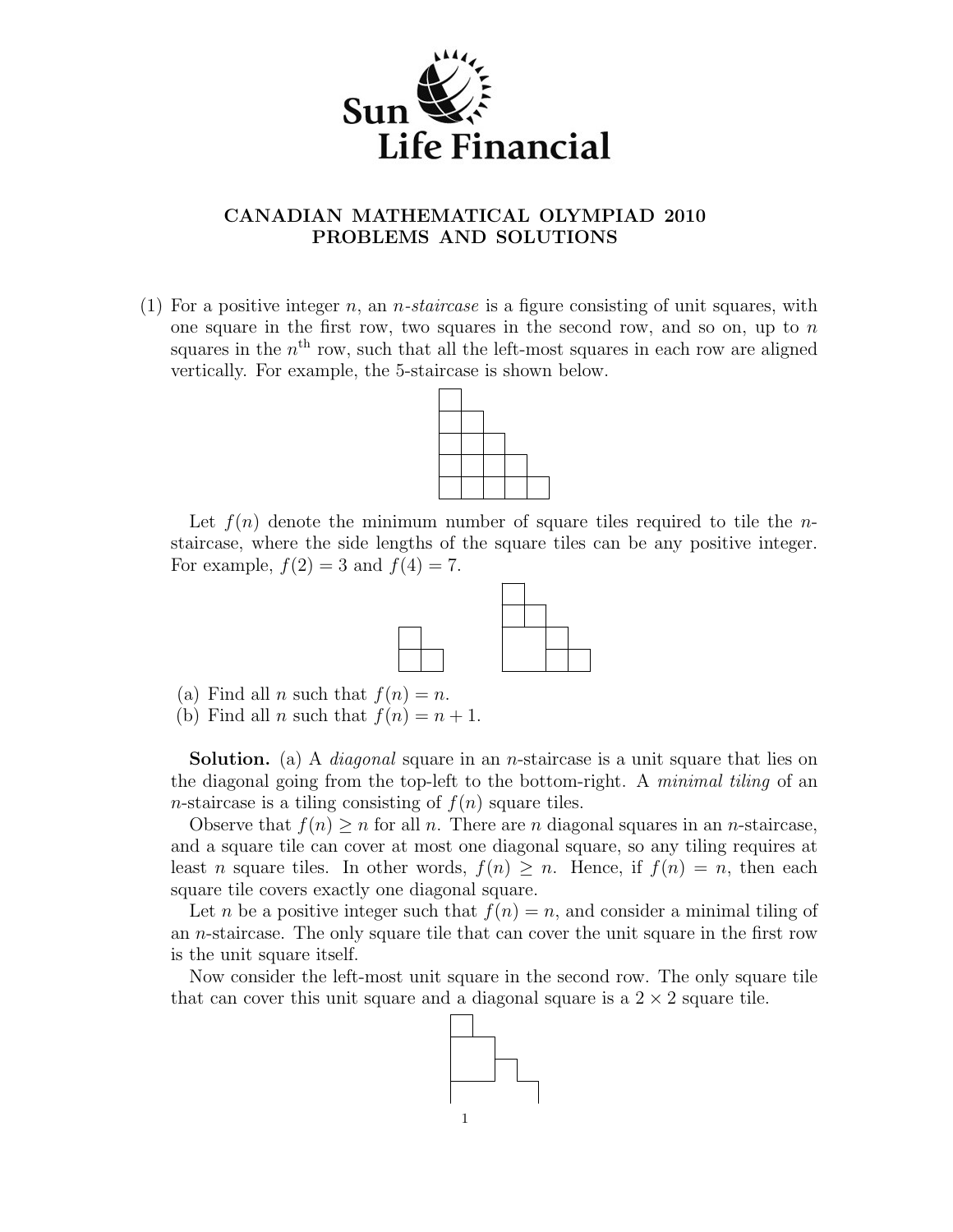

Next, consider the  $\alpha$  most unit square in the fourth row. The only square tile that can cover this unit square and a diagonal square is a  $4 \times 4$  square tile.



Continuing this construction, we see that the side lengths of the square tiles we encounter will be 1, 2, 4, and so on, up to  $2^k$  for some nonnegative integer k. Therefore, *n*, the height of the *n*-staircase, is equal to  $1+2+4+\cdots+2^k = 2^{k+1}-1$ . Alternatively,  $n = 2^k - 1$  for some positive integer k. Let  $p(k) = 2^k - 1$ .

Conversely, we can tile a  $p(k)$ -staircase with  $p(k)$  square tiles recursively as follows: We have that  $p(1) = 1$ , and we can tile a 1-staircase with 1 square tile. Assume that we can tile a  $p(k)$ -staircase with  $p(k)$  square tiles for some positive integer k.

Consider a  $p(k + 1)$ -staircase. Place a  $2^k \times 2^k$  square tile in the bottom left corner. Note that this square tile covers a digaonal square. Then  $p(k+1) - 2^k =$  $2^{k+1} - 1 - 2^{k} = 2^{k} - 1 = p(k)$ , so we are left with two  $p(k)$ -staircases.



Furthermore, these two  $p(k)$ -staircases can be tiled with  $2p(k)$  square tiles, which means we use  $2p(k) + 1 = p(k + 1)$  square tiles.

Therefore,  $f(n) = n$  if and only if  $n = 2<sup>k</sup> - 1 = p(k)$  for some positive integer k. In other words, the binary representation of n consists of all 1s, with no 0s.

(b) Let n be a positive integer such that  $f(n) = n + 1$ , and consider a minimal tiling of an *n*-staircase. Since there are *n* diagonal squares, every square tile except one covers a diagonal square. We claim that the square tile that covers the bottom-left unit square must be the square tile that does not cover a diagonal square.

If n is even, then this fact is obvious, because the square tile that covers the bottom-left unit square cannot cover any diagonal square, so assume that  $n$  is odd. Let  $n = 2m + 1$ . We may assume that  $n > 1$ , so  $m \ge 1$ . Suppose that the square tile covering the bottom-left unit square also covers a diagonal square. Then the side length of this square tile must be  $m + 1$ . After this  $(m + 1) \times (m + 1)$  square tile has been placed, we are left with two m-staircases.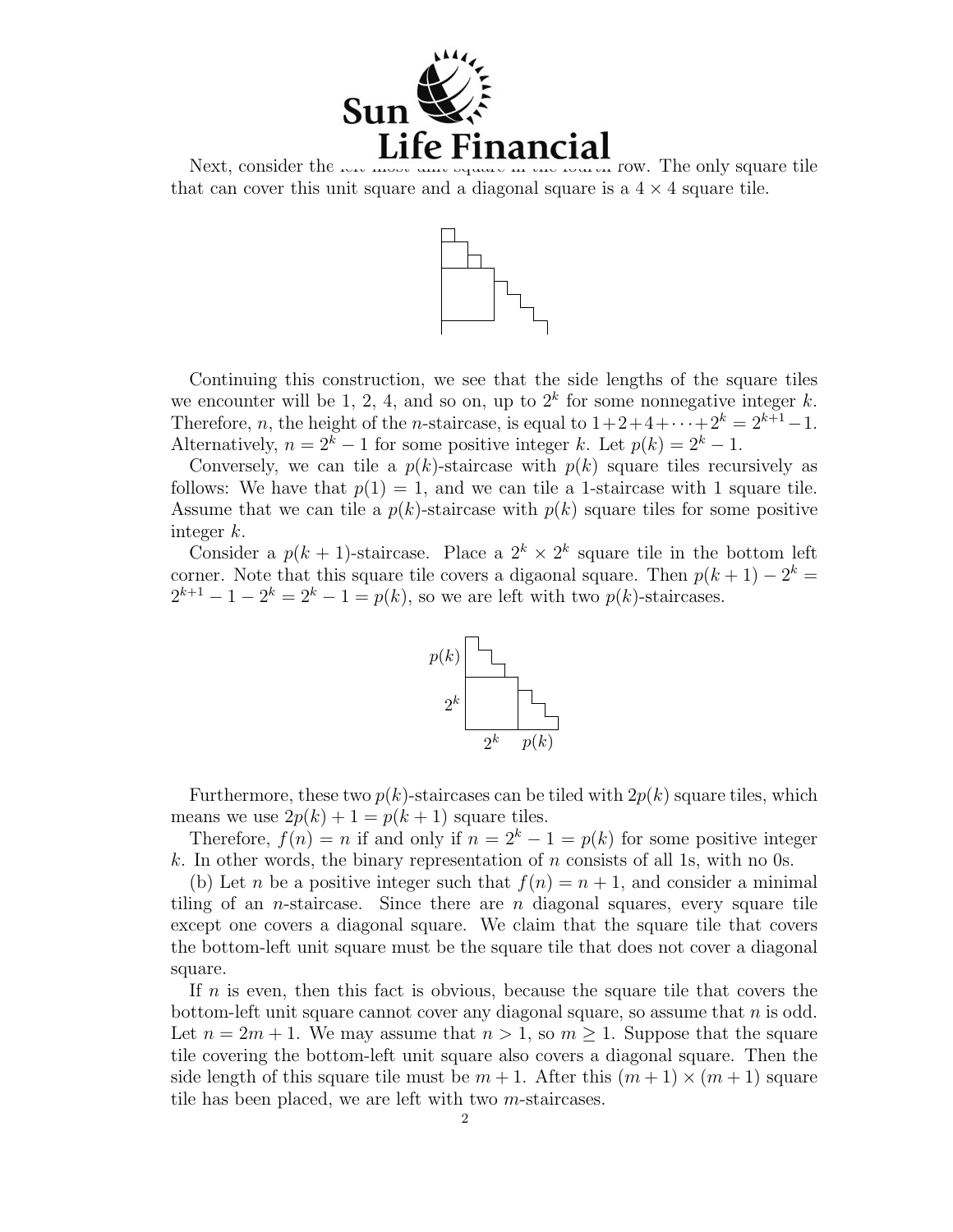

Hence,  $f(n) = 2f(m) + 1$ . But  $2f(m) + 1$  is odd, and  $n + 1 = 2m + 2$  is even, so  $f(n)$  cannot be equal to  $n + 1$ , contradiction. Therefore, the square tile that covers the bottom-left unit square is the square tile that does not cover a diagonal square.

Let t be the side length of the square tile covering the bottom-left unit square. Then every other square tile must cover a diagonal square, so by the same construction as in part (a),  $n = 1 + 2 + 4 + \cdots + 2^{k-1} + t = 2^k + t - 1$  for some positive integer k. Furthermore, the top  $p(k) = 2<sup>k</sup> - 1$  rows of the n-staircase must be tiled the same way as the minimal tiling of a  $p(k)$ -staircase. Therefore, the horizontal line between rows  $p(k)$  and  $p(k) + 1$  does not pass through any square tiles. Let us call such a line a *fault line*. Similarly, the vertical line between columns  $t$  and  $t+1$  is also a fault line. These two fault lines partition two  $p(k)$ -staircases.



If these two  $p(k)$ -staircases do not overlap, then  $t = p(k)$ , so  $n = 2p(k)$ . For example, the minimal tiling for  $n = 2p(2) = 6$  is shown below.



Hence, assume that the two  $p(k)$ -staircases do overlap. The intersection of the two  $p(k)$ -staircases is a  $[p(k) - t]$ -staircase. Since this  $[p(k) - t]$ -staircase is tiled the same way as the top  $p(k) - t$  rows of a minimal tiling of a  $p(k)$ -staircase,  $p(k) - t = p(l)$  for some positive integer  $l < k$ , so  $t = p(k) - p(l)$ . Then

$$
n = t + p(k) = 2p(k) - p(l).
$$

Since  $p(0) = 0$ , we can summarize by saying that n must be of the form

$$
n = 2p(k) - p(l) = 2^{k+1} - 2^{l} - 1,
$$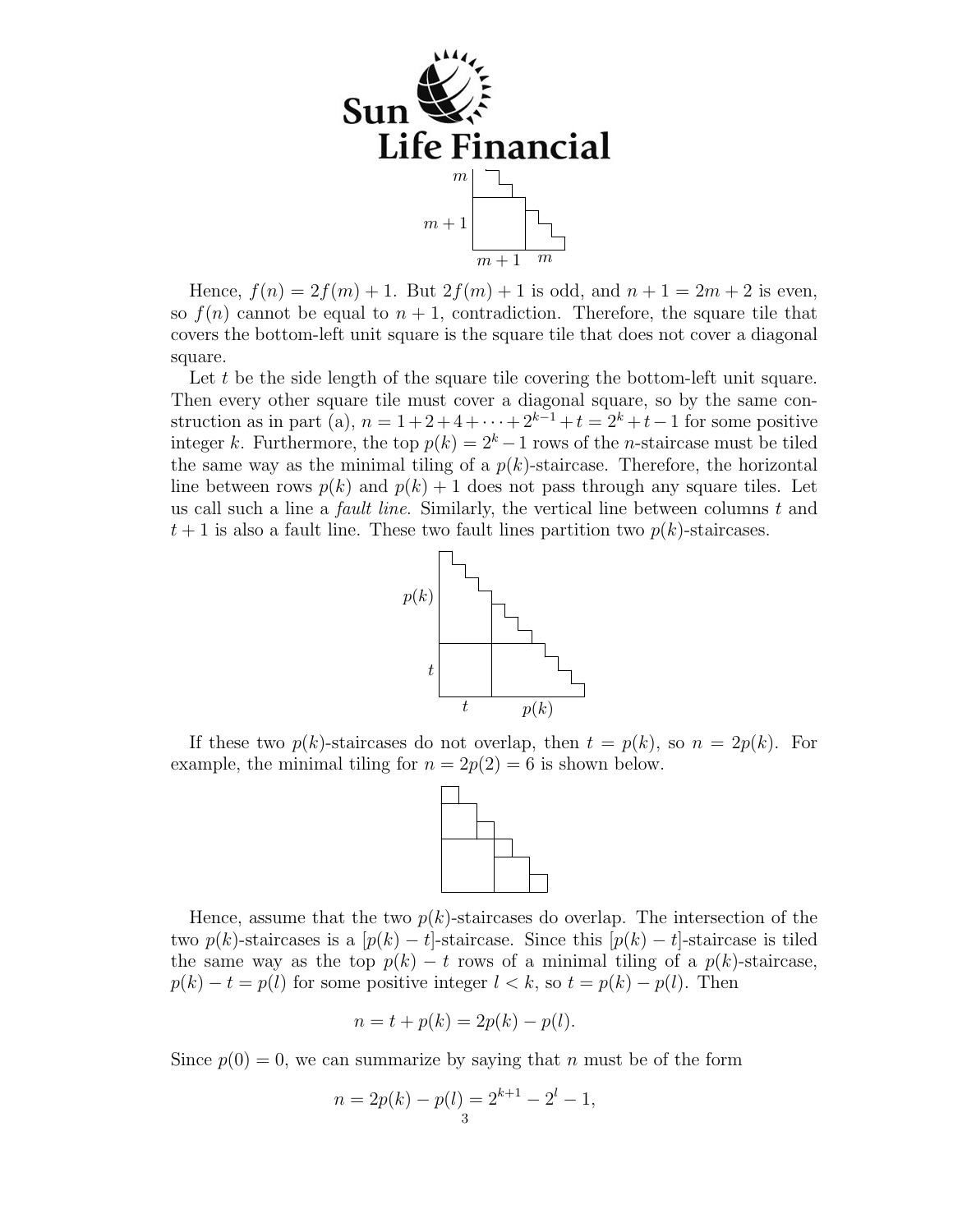

where k is a positive integer and  $\iota$  is a nonnegative integer. Also, our argument shows how if n is of this form, then an n-staircase can be tiled with  $n + 1$  square tiles.

Finally, we observe that  $n$  is of this form if and only if the binary representation of n contains exactly one 0:

$$
2^{k+1} - 2^{l} - 1 = \underbrace{11 \dots 1}_{k-l \text{ 1s}} 0 \underbrace{11 \dots 1}_{l \text{ 1s}}.
$$

 $\Box$ 

(2) Let  $A, B, P$  be three points on a circle. Prove that if a and b are the distances from  $P$  to the tangents at  $A$  and  $B$  and  $c$  is the distance from  $P$  to the chord  $AB$ , then  $c^2 = ab$ .

**Solution.** Let r be the radius of the circle, and let a' and b' be the respective lengths of PA and PB. Since  $b' = 2r \sin \angle PAB = 2rc/a'$ ,  $c = a'b'/(2r)$ . Let AC be the diameter of the circle and  $H$  the foot of the perpendicular from  $P$  to  $AC$ . The similarity of the triangles ACP and APH imply that  $AH : AP = AP : AC$ or  $(a')^2 = 2ra$ . Similarly,  $(b')^2 = 2rb$ . Hence

$$
c^{2} = \frac{(a')^{2}}{2r} \frac{(b')^{2}}{2r} = ab
$$

as desired.  $\Box$ 

Alternate Solution. Let  $E, F, G$  be the feet of the perpendiculars to the tangents at  $A$  and  $B$  and the chord  $AB$ , respectively. We need to show that  $PE : PG = PG : GF$ , where G is the foot of the perpendicular from P to AB. This suggest that we try to prove that the triangles  $EPG$  and  $GPF$  are similar.

Since  $PG$  is parallel to the bisector of the angle between the two tangents,  $\angle EPG = \angle FPG$ . Since AEPG and BFPG are concyclic quadrilaterals (having opposite angles right),  $\angle PGE = \angle PAE$  and  $\angle PFG = \angle PBG$ . But  $\angle PAE =$  $\angle PBA = \angle PBG$ , whence  $\angle PGE = \angle PFG$ . Therefore triangles EPG and GPF are similar.

The argument above with concyclic quadrilaterals only works when P lies on the shorter arc between A and B. The other case can be proved similarly.  $\square$ 

(3) Three speed skaters have a friendly race on a skating oval. They all start from the same point and skate in the same direction, but with different speeds that they maintain throughout the race. The slowest skater does 1 lap a minute, the fastest one does 3.14 laps a minute, and the middle one does L laps a minute for some  $1 < L < 3.14$ . The race ends at the moment when all three skaters again come together to the same point on the oval (which may differ from the starting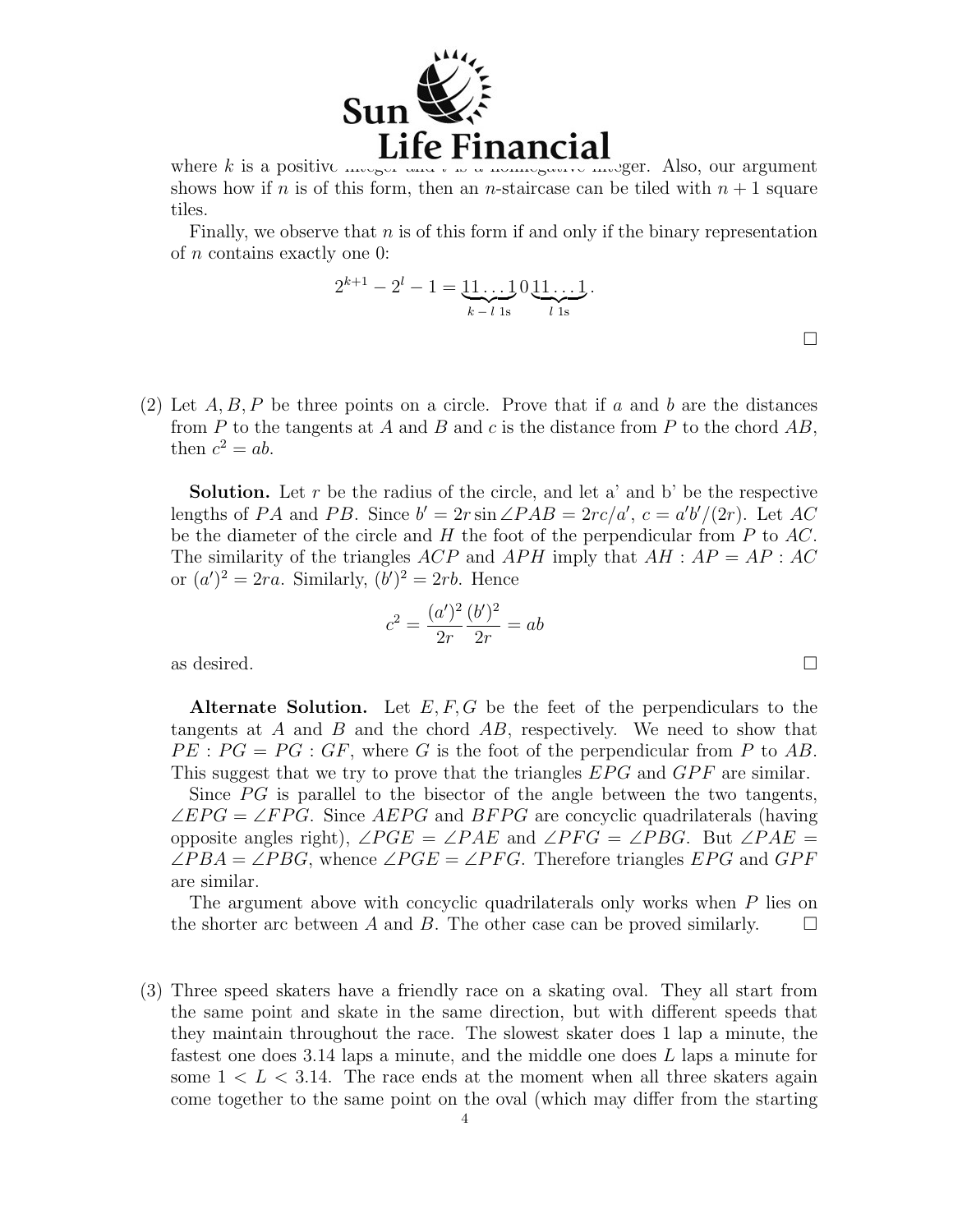

point.) Find how  $\frac{Life}{2}$  Financial choices for L are there such that 117 passings occur before the end of the race. (A passing is defined when one skater passes another one. The beginning and the end of the race when all three skaters are at together are not counted as a passing.)

**Solution.** Assume that the length of the oval is one unit. Let  $x(t)$  be the difference of distances that the slowest and the fastest skaters have skated by time t. Similarly, let  $y(t)$  be the difference between the middle skater and the slowest skater. The path  $(x(t), y(t))$  is a straight ray R in  $\mathbb{R}^2$ , starting from the origin, with slope depending on L. By assumption,  $0 < y(t) < x(t)$ .

One skater passes another one when either  $x(t) \in \mathbb{Z}$ ,  $y(t) \in \mathbb{Z}$  or  $x(t) - y(t) \in \mathbb{Z}$ . The race ends when both  $x(t), y(t) \in \mathbb{Z}$ .

Let  $(a, b) \in \mathbb{Z}^2$  be the endpoint of the ray R. We need to find the number of such points satisfying:

(a)  $0 < b < a$ 

(b) The ray R intersects  $\mathbb{Z}^2$  at endpoints only.

(c) The ray R crosses 357 times the lines  $x \in \mathbb{Z}$ ,  $y \in \mathbb{Z}$ ,  $y - x \in \mathbb{Z}$ .

The second condition says that a and b are relatively prime. The ray R crosses  $a-1$  of the lines  $x \in \mathbb{Z}$ ,  $b-1$  of the lines  $y \in \mathbb{Z}$  and  $a-b-1$  of the lines  $x-y \in \mathbb{Z}$ . Thus, we need  $(a-1)+(b-1)+(a-b-1)=117$ , or equivalently,  $2a-3=117$ . That is  $a = 60$ .

Now b must be a positive integer less than and relatively prime to 60. The number of such b can be found using the Euler's  $\phi$  function:

$$
\phi(60) = \phi(2^2 \cdot 3 \cdot 5) = (2 - 1) \cdot 2 \cdot (3 - 1) \cdot (5 - 1) = 16.
$$

Thus the answer is 16.  $\Box$ 

Alternate Solution. First, let us name our skaters. From fastest to slowest, call them:  $A, B$  and  $C.$  (Abel, Bernoulli and Cayley?)

Now, it is helpful to consider the race from the viewpoint of  $C$ . Relative to  $C$ , both  $A$  and  $B$  complete a whole number of laps, since they both start and finish at C.

Let n be the number of laps completed by A relative to  $C$ , and let m be the number of laps completed by B relative to C. Note that:  $n > m \in \mathbb{Z}^+$ 

Consider the number of minutes required to complete the race. Relative to C, A is moving with a speed of  $3.14 - 1 = 2.14$  laps per minute and completes the race in  $\frac{n}{2.14}$  minutes. Also relative to C, B is moving with a speed of  $(L-1)$  laps per minute and completes the race in  $\frac{m}{L-1}$  minutes. Since A and B finish the race together (when they both meet  $C$ ):

$$
\frac{n}{2.14} = \frac{m}{L-1} \qquad \Rightarrow \qquad L = 2.14 \left(\frac{m}{n}\right) + 1.
$$

Hence, there is a one-to-one relation between values of  $L$  and values of the postive proper fraction  $\frac{m}{n}$ . The fraction should be reduced, that is the pair  $(m, n)$  should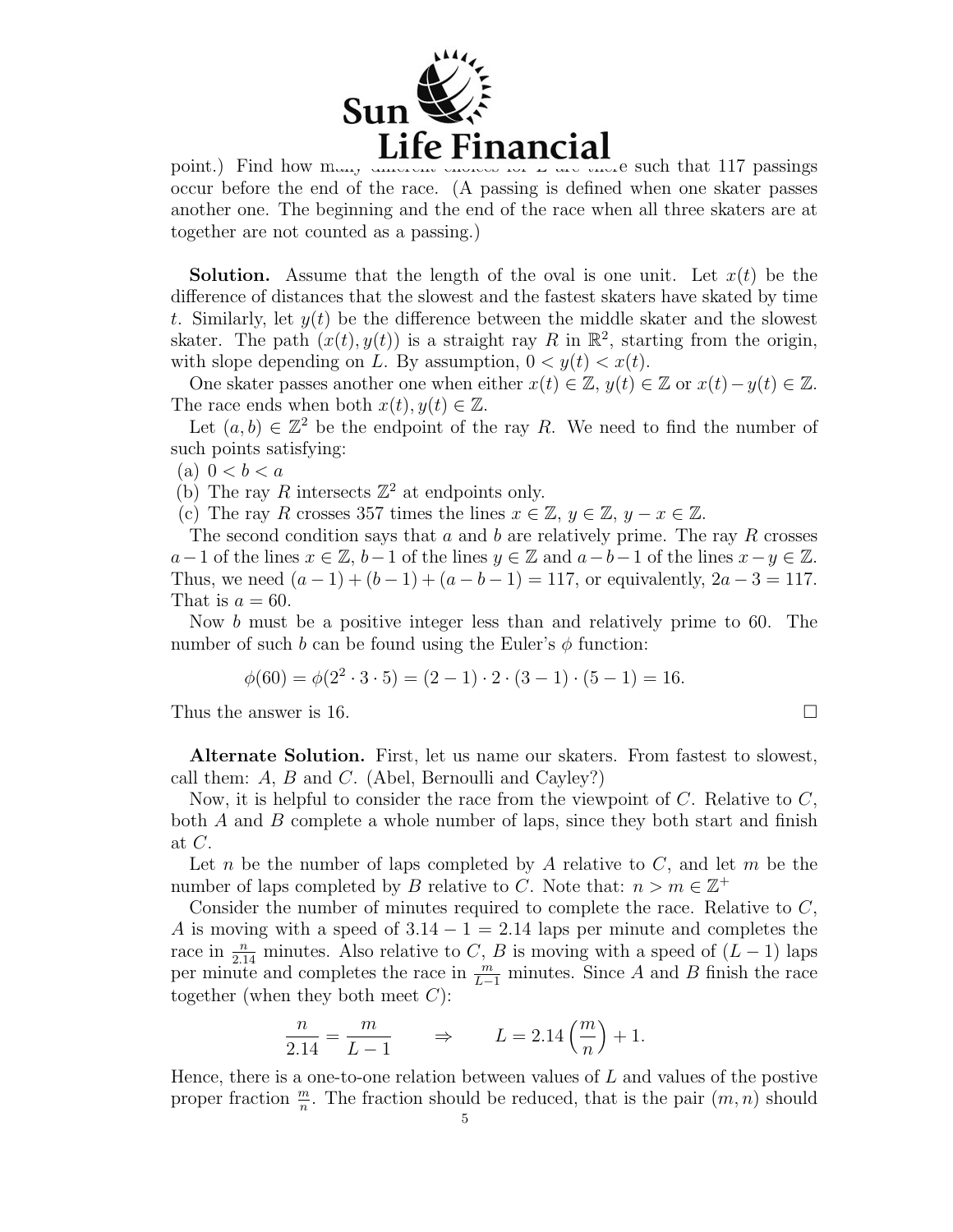

be relatively prime, or easy, with  $k = \text{spanomial}$   $\text{maximal}$ A and  $m/k$  laps for B when they first meet C together.

It is also helpful to consider the race from the viewpoint of B. In this frame of reference, A completes only  $n - m$  laps. Hence A passes B only  $(n - m) - 1$ times, since the racers do not "pass" at the end of the race (nor at the beginning). Similarily A passes C only  $n-1$  times and B passes C only  $m-1$  times. The total number of passings is:

 $117 = (n-1) + (m-1) + (n-m-1) = 2n-3 \Rightarrow n = 60$ 

Hence the number of values of L equals the number of  $m$  for which the fraction  $\frac{m}{60}$  is positive, proper and reduced. That is the number of positive integer values smaller than and relatively prime to 60. One could simply count:  $\{1,7,11,13,17,...\}$ , but Euler's  $\phi$  function gives this number:

 $\phi(60) = \phi(2^2 \cdot 3 \cdot 5) = (2 - 1) \cdot 2 \cdot (3 - 1) \cdot (5 - 1) = 16.$ 

Therefore, there are 16 values for L which give the desired number of passings.

Note that the actual values for the speeds of  $A$  and  $C$  do not affect the result. They could be any values, rational or irrational, just so long as they are different, and there will be 16 possible values for the speed of B between them.  $\Box$ 

(4) Each vertex of a finite graph can be colored either black or white. Initially all vertices are black. We are allowed to pick a vertex P and change the color of P and all of its neighbours. Is it possible to change the colour of every vertex from black to white by a sequence of operations of this type?

**Solution.** The answer is yes. Proof by induction on the number  $n$  of vertices. If  $n = 1$ , this is obvious. For the induction assumption, suppose we can do this for any graph with  $n-1$  vertices for some  $n \geq 2$  and let X be a graph with n vertices which we will denote by  $P_1, \ldots, P_{n+1}$ .

Let us denote the "basic" operation of changing the color of  $P_i$  and all of its neighbours by  $f_i$ . Removing a vertex  $P_i$  from X (along with all edges connecting to  $P_i$ ) and applying the induction assumption to the resulting smaller graph, we see that there exists a sequence of operations  $g_i$  (obtained by composing some  $f_j$ , with  $j \neq i$ ) which changes the colour of every vertex in X, except for possibly  $P_i$ .

If  $g_i$  it also changes the color of  $P_i$  then we are done. So, we may assume that  $g_i$  does not change the colour of P for every  $i = 1, \ldots, n$ . Now consider two cases.

**Case 1:** *n* is even. Then composing  $g_1, \ldots, g_n$  we will change the color of every vertex from white to black.

**Case 2:**  $n$  is odd. I claim that in this case X has a vertex with an even number of neighbours.

Indeed, denote the number of neighbours of  $P_i$  (or equivalently, the number of edges connected to P) by  $k_i$ . Then  $P_1 + \cdots + P_{n+1} = 2e$ , where e is the number of edges of X. Thus one of the numbers  $k_i$  has to be even as claimed.